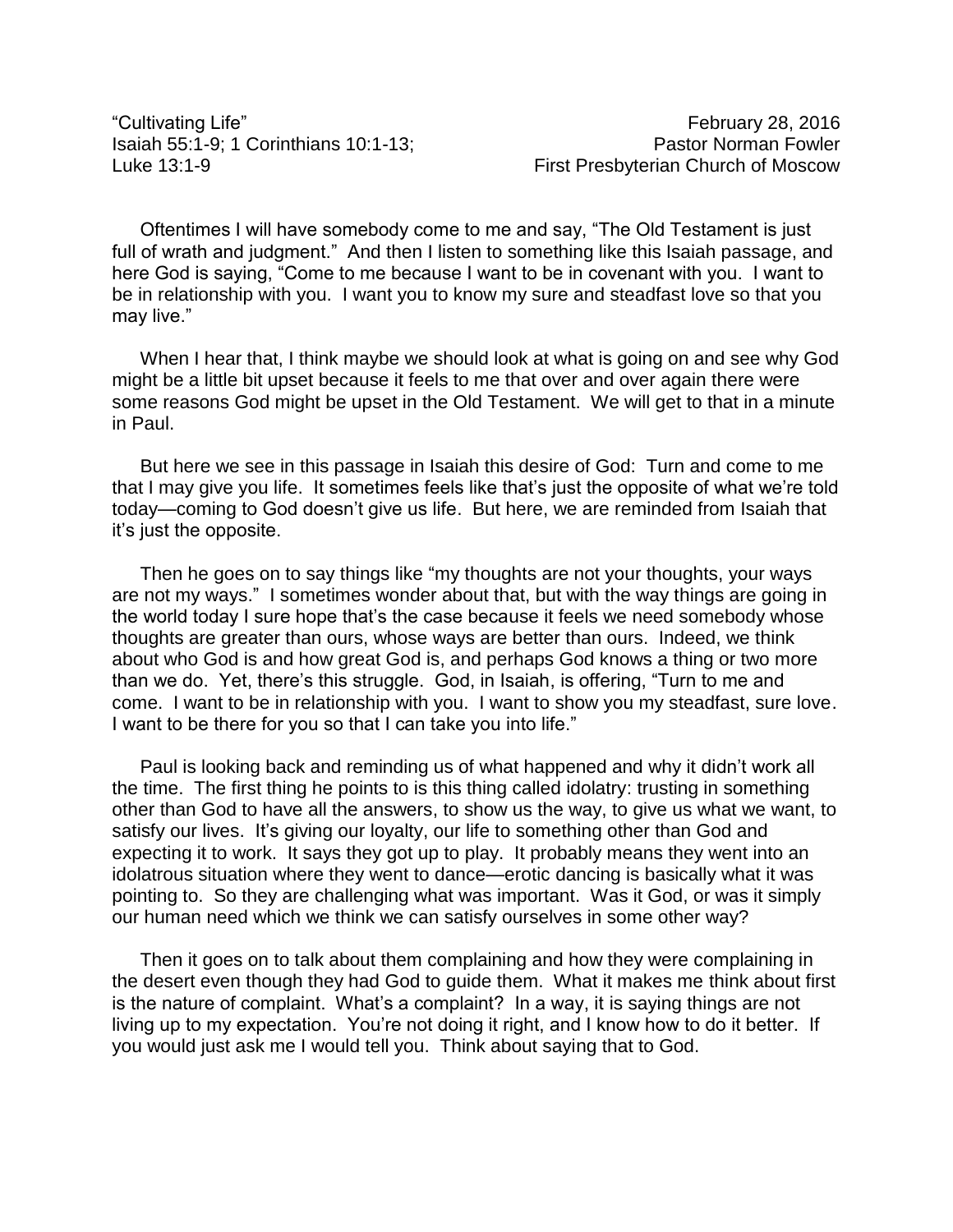Idolatry is the external idea that we're going to give our thoughts, our selves, our trust to something other than God. Complaining is the internal or self-centered idea. God, I've got this; if you would just do it my way.

Paul goes on to say to be careful when you feel like you're standing, because it's in those times, in those places of pride, when we struggle most. It's interesting that we sang the song "Good, Good Father" this morning because I was thinking how as a parent bringing up children how many times my children were frustrated with me because I didn't let them do something they wanted to do or I made them do something they didn't want to do. There are those times when, as a parent trying to do what's right with your children, they're not always going to be happy with what you do, and yet you are trying to do what's right.

Remember we talked about God as having thoughts that are beyond our thoughts and ways that are beyond our ways. Think about God as a parent in that way. Perhaps there are times when we are going to get frustrated in life and things are not going to go the way we want them to go and perhaps there's somebody else who can show us the way through that. So this idea of God being able to do that.

Jesus is following on this same theme of saying God wants to have us turn and come and cultivate our lives, give us good lives. The struggle is the turning and coming. It's wonderful the way Jesus starts off this piece of the passage because in a way he's saying because there's a tragedy doesn't mean you can make a judgment on people. I think that's very helpful to know that not all tragedy is something that would lead us to judge someone else. He goes on to give us a warning as well.

What's fascinating to me is that as we've looked at Isaiah and Paul and then as we hear from Jesus, God wants to give us things. There are really three things that God wants to give us. He wants to give us guidance, goals, and gifts. You might think of it as the manure that gets spread around that tree. If we think about it, really, when Jesus comes he's giving us those three things. He's teaching us, guiding us. He gives us parables like this one to help us think. He interprets the events of the world and he helps us think about ways to live our lives. He gives us a new commandment to love everyone as he has loved us. He helps us recognize the greatest commandments: love God with all our heart, mind, soul, and strength, and love our neighbor as ourselves. He give us that guidance.

In a way, that is also a goal for our lives. What is the goal of our lives? Is it to produce good spiritual fruit? Is it to be a loving and kind and gentle person? Is it to have good relationships with folks? Because sometimes the world tells us there are other goals—to get ahead at any cost, to undercut others, to put others down so we can get ahead. I think Jesus gives us very different goals.

He gives us gifts. He gives us the gift of grace, that we can make mistakes and try again. He gives us the idea that God loves us, and really if we think about it, could any of us make it through life without gifts? We need the gift of other people's love. You